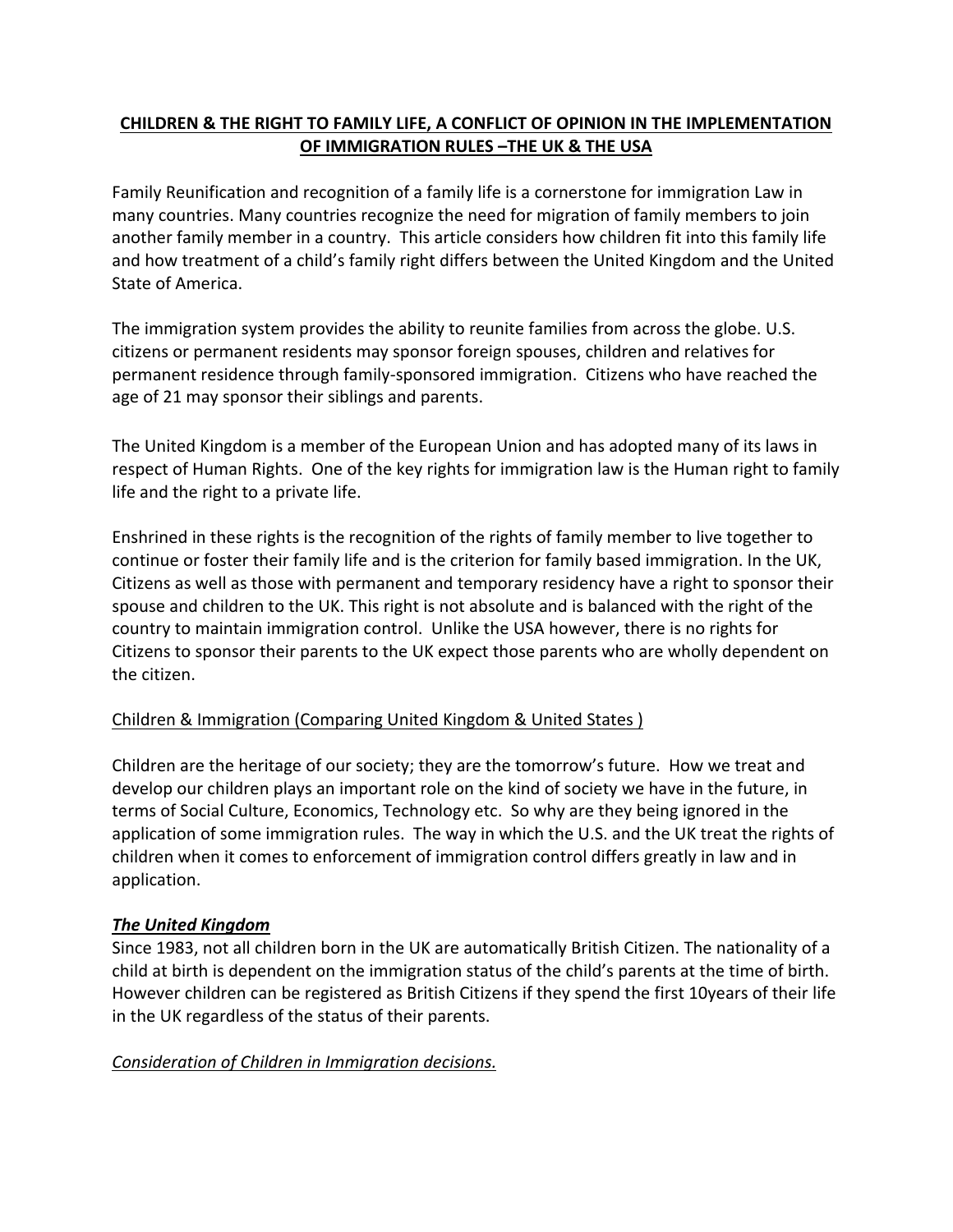Section 55 of the Borders, Citizenship and Immigration Act 2009 places a duty on the Secretary of State to make arrangements for ensuring that immigration, asylum, nationality and customs Functions are discharged having regard to the need to safeguard and promote the welfare of children in the UK.

Article 8 of the Human Right Act also required the Secretary of State to consider the right to a family life and the right to a private life. These rights are also applicable to children and their families.

It has been reconfirmed in several UK judgments that the "best interests" of the children must be a "primary consideration" when taking immigration control actions against families with children. These were not limited to children who are citizens of the United Kingdom.

Thus where a family is in the UK legally or illegally and they have a child in that family who has resided in the UK for at least 7 years and remains under the age of 18. Both Section 55 and Article 8 play an important role when it comes to the refusal of an application for residency or the intention to remove or deport members of the family from the UK.

Previously the UK had what was called the 7year concession whereby such a family would be entitled to make an application for permanent residence in the UK based on the presence of a child of the family in the UK for over 7years. This rule was abolished as it was thought be disproportionality advantageous to illegal immigrants especially when there was no rule in the UK which would permit the parent of a British child to stay in the UK by virtue of the nationality of their child.

However, the 7 year rule was reintroduced on the  $9<sup>th</sup>$  of July 2012; the changes also extended rights to parents of British Citizens. So for example if a mother who is illegal in the UK gives birth to a child in the UK who has a British father, that child is British and the UK would need to consider the interest of that child before it can remove the mother from the UK. It is considered that a British Child has the right to be resident and grow up in the UK, this essentially makes the removal of that child's mother difficult if not impossible, hence the mother is likely to be granted permission to remain in the UK which enable her reside and work in the country legally as the primary caregiver for her child. This often leads to permanent residency.

## Those over the age of 18 but have lived a long time in the UK

The current UK rules provides that person aged between 18 and 25 and who have spent at least half of their lives in the UK can apply to remain in the UK under the Principles of Article 8 private life.

Those outside that age group would need to demonstrate 20 years (Formerly 14years) continuous residence in the UK in order to qualify for leave to remain in the UK, if they can prove they have no social, cultural and family ties to their Country of origin.

The UK rules address some important social issues concerning children.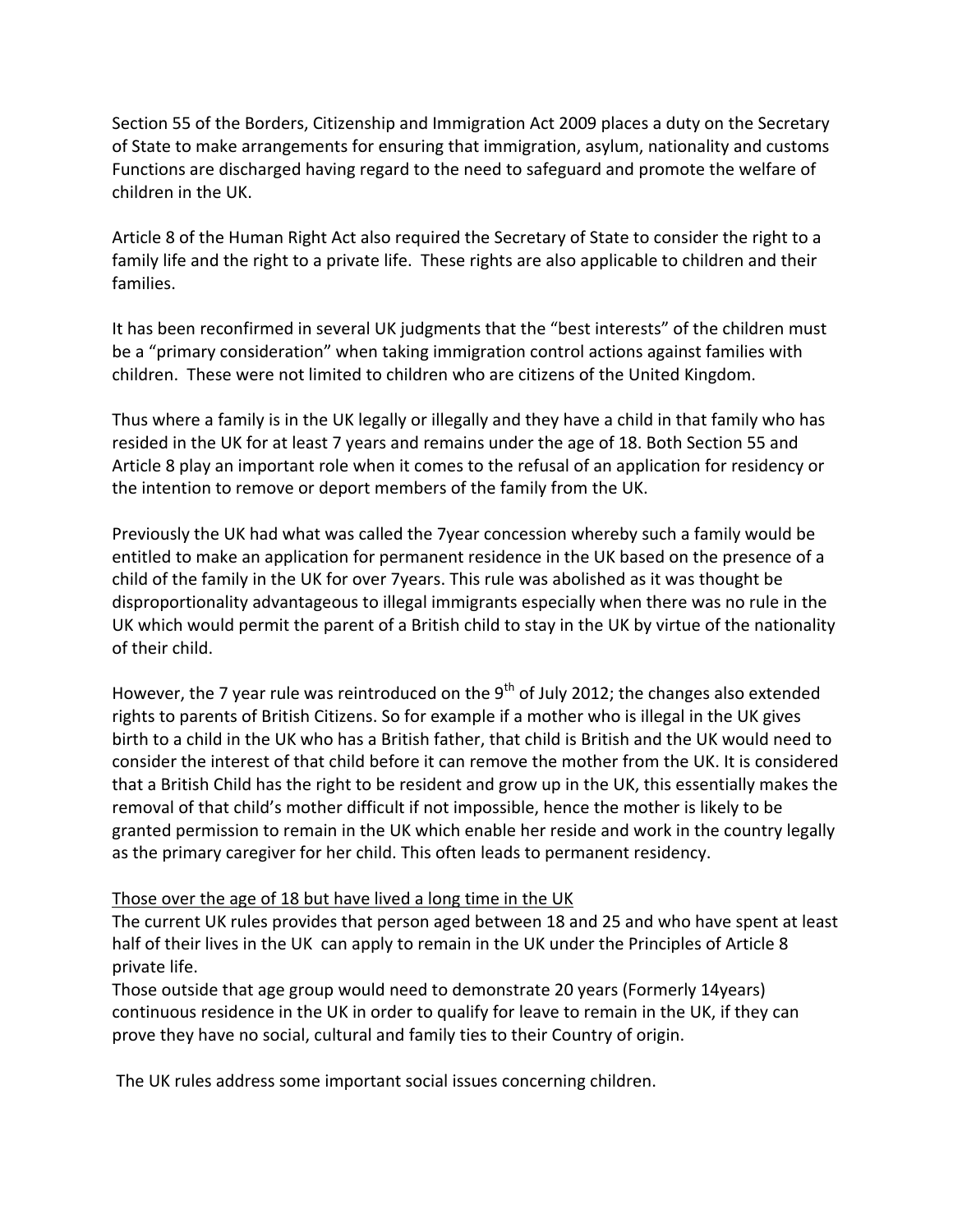- (a) In today's society a child should not be punished for the wrong deeds of its parents. When the parent take the steps to enter a country illegally or breach the terms of their visa, the young child or unborn child of the family has no say in the matter. When that child then grows up in the only society it knows it would be unfair and unduly harsh to uproot that child from the society to place that child in a new society where the culture and sometimes the language is completely alien to the child. Hence the UK paves a way for that child to be able to continue his/her life in the environment which he or she grew up.
- (b) Several research have shown that a child develops better with a stable upbringing, especially when the child is being raised by its natural father and mother. Therefore to intentionally separate a child from either or both parents for the sole purpose of maintaining immigration control is to intentionally deprive that child the required stability for development which may lead to under achievement or a life of crime or sometimes medical illness such as depression.

### *The United States of America*

In the U.S. unlike the UK every person born on the U.S soil is an American Citizen regardless of the immigration status of its parents. Every American Citizen is entitled to the American Dream.

The American Dream which is a notion rooted in the United States Declaration of Independence is best described in the words of James Truslow Adams in 1931, "life should be better and richer and fuller for everyone, with opportunity for each according to ability or achievement" regardless of social class or circumstances of birth.

Implicit in the American dream is the notion of freedom and that no one should be illegally deprived of the right and freedom to pursue happiness and success.

#### Citizen children of illegal Immigrants

The children of illegal immigrants have a relatively tough time in the USA unlike their British counterparts, there are no in country routes for the parents to regularize their status within the USA.

Though the US have provisions in the rules that permit a child to sponsor the parent for permanent residency which is considered a great privilege, that child can only sponsor the parent once the child reaches the age of 21.

The problem however is that under the current law, those individuals who entered illegally may not adjust their status in the country. However, leaving the United States triggers a ban on entering the U.S.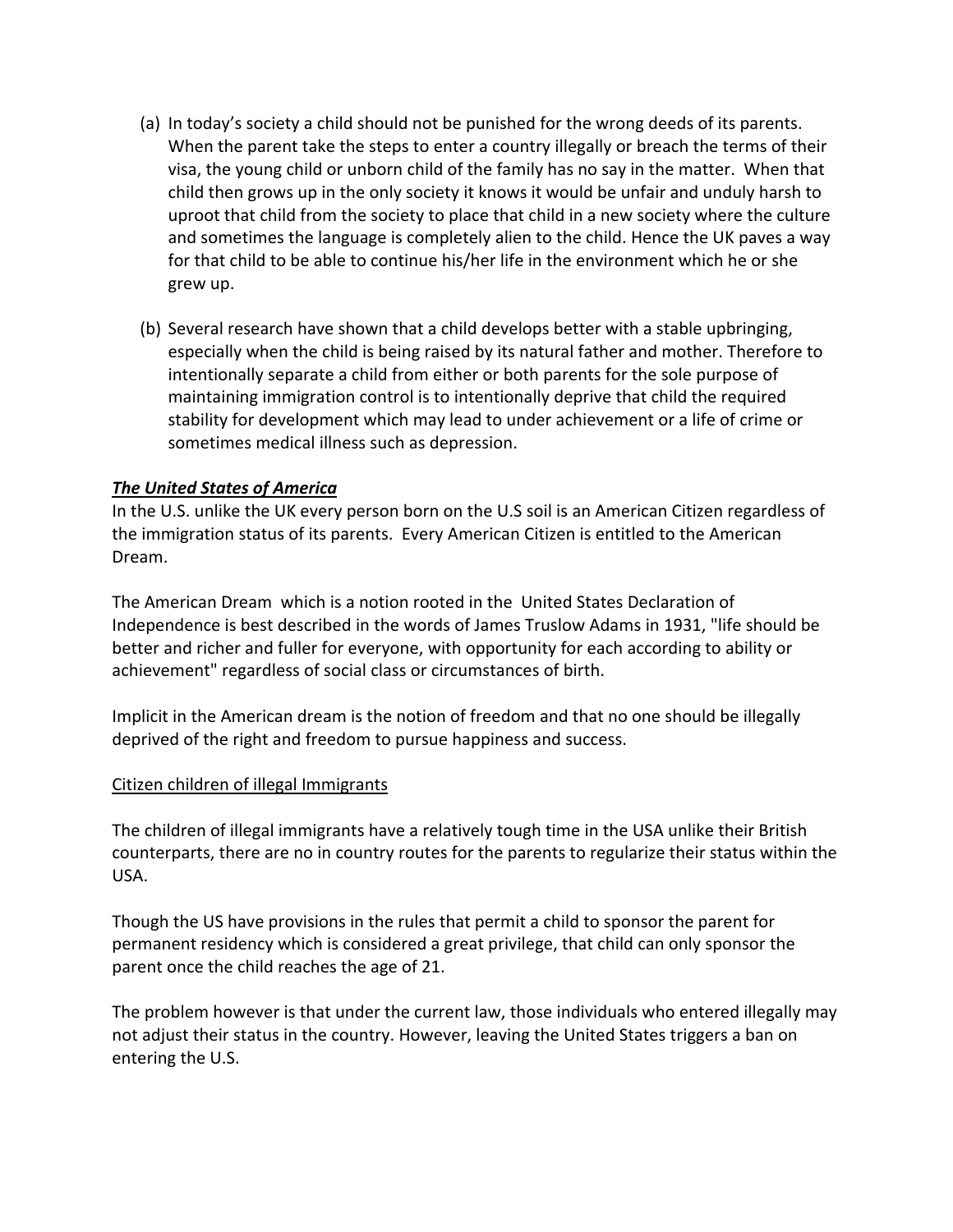If the parent was present in the U.S. for between 180–364 days that parent will be subject to a 3 year ban, whilst those parents who exceed 365 days are subject to a ten year ban on entering the U.S.

#### Non – Citizen Children brought into the US at an early age.

These are children who were brought into the United States when they were at an age that they were unable to make an informed decision about their travels. Some of these children came with their undocumented parents as young as age 1 or under and have lived in the U.S. since then.

Many of these children have siblings who were American born Citizen and are ordinarily eligible to be sponsored by their sibling who have attend the aged of 21, however their current illegal status is a bar to that sponsorship.

Sadly there are no routes for these children to regularize their immigration status in the U.S. and these children are at risk of deportation from the country. Even when they are old enough to marry and marry American Citizen or have American born children, they are unable to regularize their status within the county and if they leave the U.S they will be subject to the 3 or 10year ban described above.

## So what has happened to these children's American Dream or right to a family life?

American born children are entitled to the American Dream. The dream is all about the ability and opportunity to achieve. Many studies over time have shown that a child's development and consequently the ability to achieve success are dependent on the environment and upbringing of that child. Children often do better when they are brought up by both parents.

Generally Children of illegal immigrants are at a disadvantage because their parents are usually low income earners due to their undocumented status and the parents are usually unaware or unable to tap into state provided resources available to low income earners.

However, what generally shatters the dreams of these children is when deportation or removal proceedings are instigated against the parents.

On Many occasions the parents are detained whilst deportation proceedings are instigated, these generally leads to the children been placed in foster homes, though with the intention to reunify the children with their parents as soon as practicable. However practicability can never occur whilst parents are in detention.

The parents are often deported from the detention centers or prison, these makes reunification with the children impossible at this stage, after all the children who are American Citizens cannot be subject to deportation. Hence many of these children remain in America without their parents and they are placed in foster homes and move from home to home. Life as they know it is gone and there goes their stability.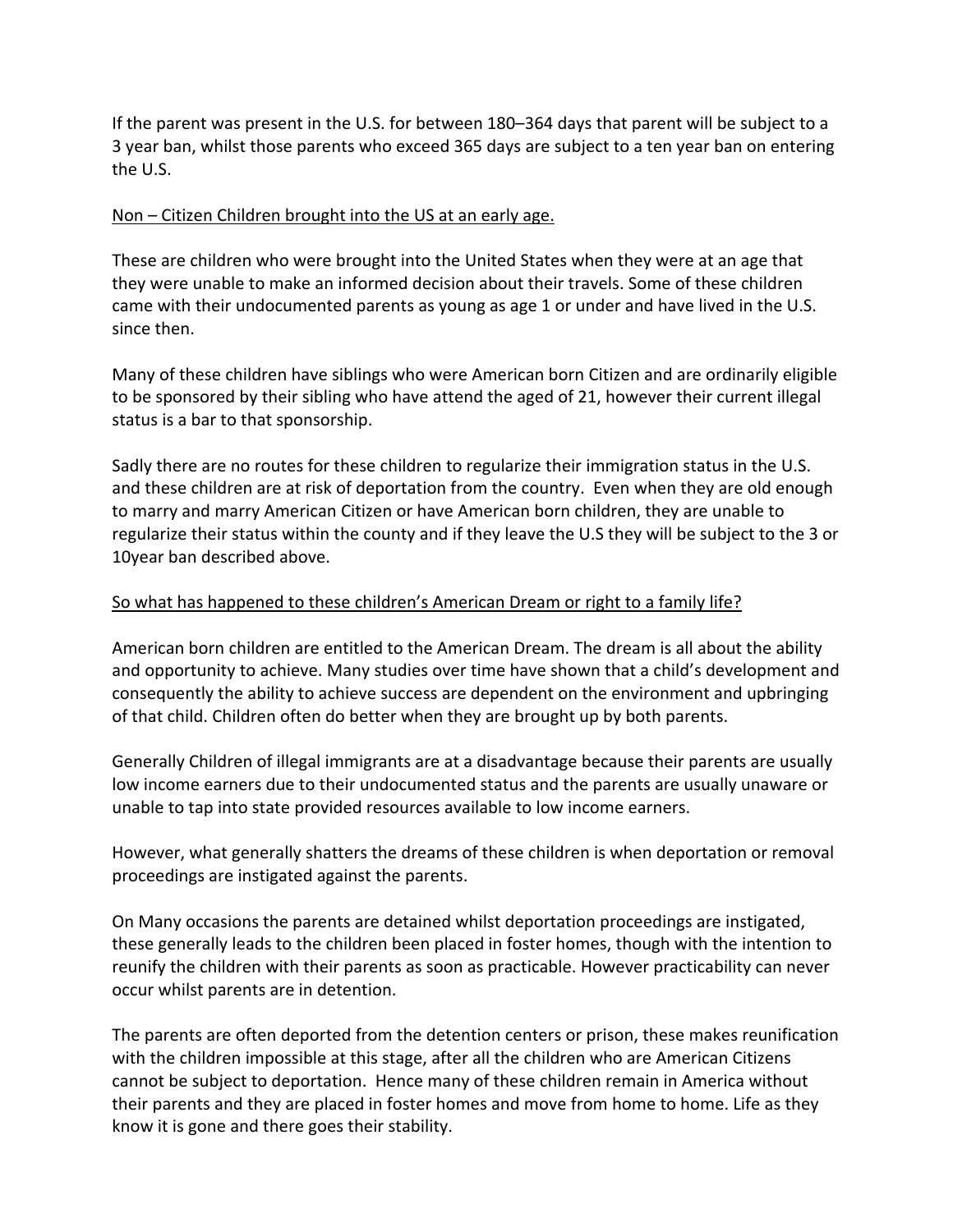Applied Research Center reported that between 2009 and mid 2011 Some 46,000 undocumented parents of U.S. citizens had been deported and roughly 5,100 children of immigrants have been put into foster care. Many of these children do not get to see their parents again.

Though many parents try to get their children back, but it often proofs difficult and many are forced to re-enter the U.S. illegally in search of their children and if apprehended they would be subject to criminal charges with possible imprisonment.

Whist it is a duty of the child welfare department to attempt reunification of children with their parents, they have argued successfully in several cases that it is in the child's best interest to remain in the United States than to allow them to join their parents due to conditions in the parents' home town. The effect of these is a prevention of the child- parent relationship (especially as the parents are unable to legally visit their children in the U.S.). Most children brought up in foster homes lack the foundation and stability that allows them to achieve the American dream. Their right to a family life with their parents is obviously breached.

There are also those children who are themselves illegal and have spent all of their life's in the U.S., some are in their 20's or 30's and many of them belief themselves to be Americans. These individuals are subject to deportation. The question is what happens to the private life that they have established in the U.S., how are they able to function in a society alien to them? After all, many of these children did not make the informed decision to enter the U.S. illegal but yet they are being punished and treated harshly by the system.

A scholar student made news recently when the ICE began deportation proceeding against her. She was 22years old, came to the US at age two, had attended all her education in the U.S. and was a top academic achiever.

## A temporary Fix for U.S. Children

In recent time U.S. President Barack Obama established two notable policies in an Executive Order.

Firstly an immigrant who has a U.S. citizen spouse, children or parents can apply within the country for a waiver of the 10year ban by proving that their absence will create an extreme hardship for their American families.

Secondly, a policy was introduced to allow certain documented immigrants who were brought to the United States as children under the age of 16 and who remain under 30 years of age the opportunity to apply for a two-year stay that would shield them from deportation. There is also a proposal that they can apply for a two-year work visa (which can be renewed indefinitely)